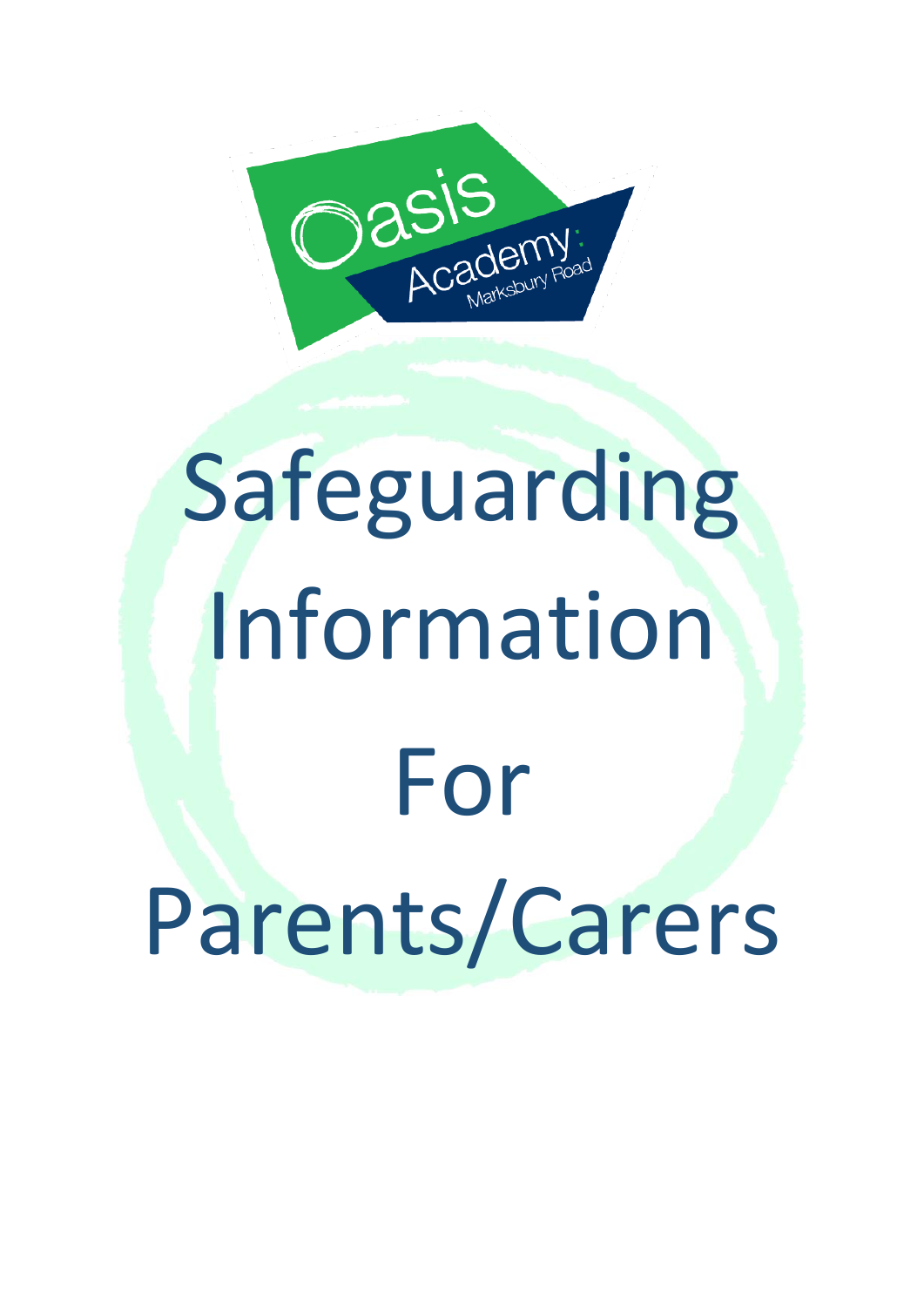Oasis Academy Marksbury Road recognises our moral and statutory responsibility to safeguard and promote the welfare of pupils. We will endeavour to provide a safe and welcoming environment where children are respected and valued. We will be alert to the signs of abuse and neglect and will follow our procedures to ensure that children receive effective support, protection and justice.

We have put together this booklet to give you some information about how we meet our safeguarding and child protection responsibilities. We have also included some tips to help you to keep your child safe.

**Our designated safeguarding lead is:** Miss George Franks

If you have any questions about this booklet, or if you would like to see our child protection policy please contact the staff named above.

IF YOU ARE CONCERNED ABOUT THE SAFETY OR WELFARE OF YOUR CHILD, OR A CHILD YOU KNOW, YOU SHOULD ACT WITHOUT DELAY. YOU CAN ASK FOR ADVICE, OR REPORT YOUR CONCERN TO:

**First Response Bristol Team on 0117 903 6444**

**When our offices are closed call the Emergency Duty Team on 01454 615 165**

*Reporting a child at immediate risk*

**If the child is at immediate risk call the police on 999.**

Many people worry that their suspicions might be wrong, or that they will be interfering unnecessarily. If you wish, you can telephone for advice without identifying the child. If the conversation confirms that you are right to be concerned you can then give the child's details. You will be asked for your name and address too, but the agencies will take anonymous calls, so if you really do not want to say who you are, you do not have to. Remember, it is always better to be safe than sorry.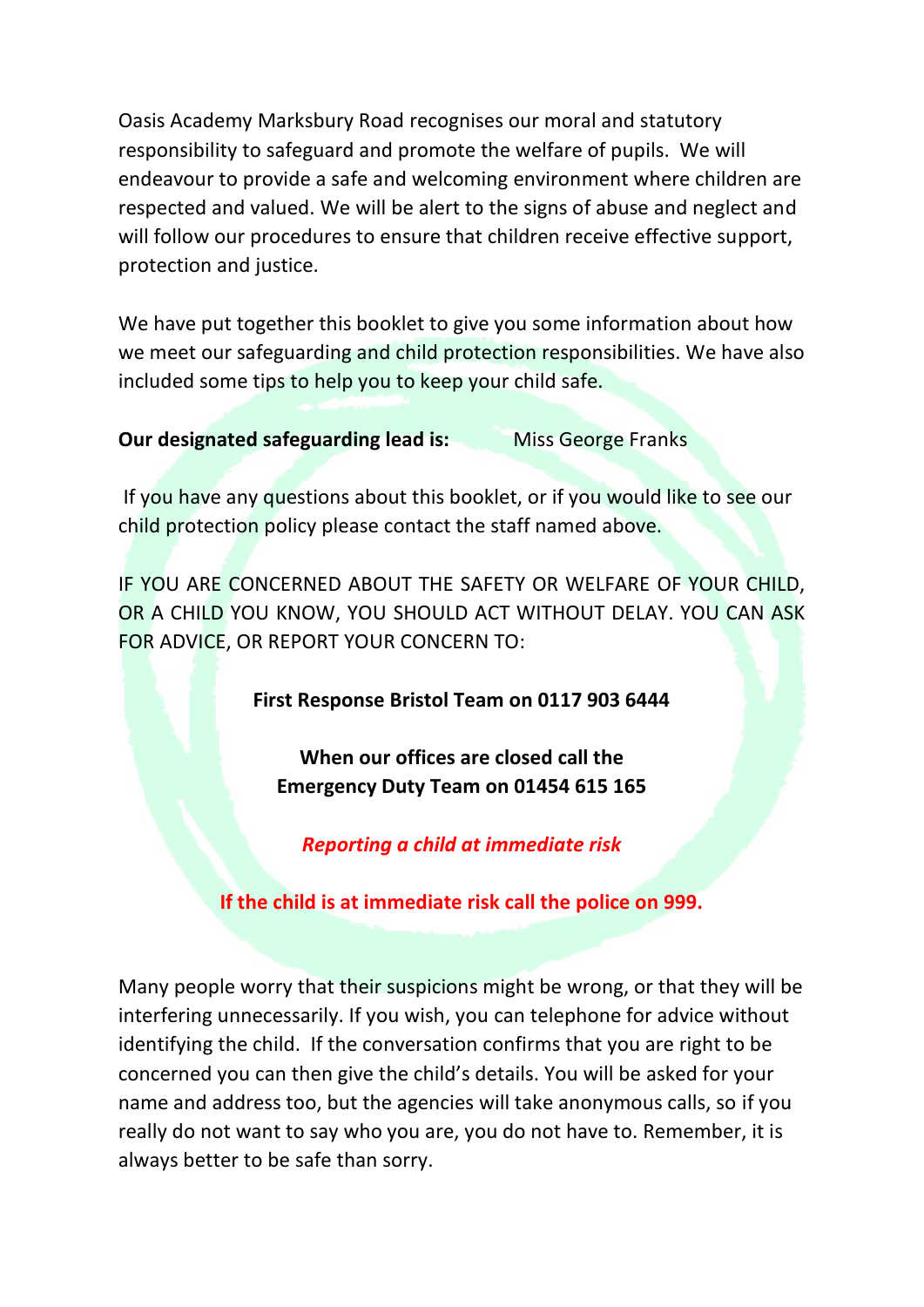#### *We help to keep students safe by:*

- having an up to date child protection policy
- having other safeguarding policies, such as anti-bullying and internet safety
- checking the suitability of all our staff to work with children
- encouraging students to tell us if something is wrong
- adhering to health and safety regulations
- training all our staff to recognise and respond to child welfare concerns
- appointing a designated person who has additional training in child protection
- working in partnership with parents and carers
- sharing information with appropriate agencies if we have concerns

 managing and supporting our staff team Internet and mobile phone safety: mobile phones and computers are a part of everyday life for many children and young people. Used correctly, they are an exciting source of communication, fun and education but used incorrectly, or in the wrong hands they can be threatening and dangerous.

## *The risks include:*

- cyber-bullying, where hurtful texts or emails are sent to children
- children accidentally or deliberately accessing violent or sexually explicit websites, either on a computer or a mobile phone

• Paedophiles talking to children by mobile phone or online and enticing them to engage in sexual conversations, photographs, video or actual meetings. It probably is not practical to simply ban your child from using mobiles and computers as they may well try to find a way of using them, perhaps at a friend's house or in an internet café. They also need to learn how to manage the risks. Younger children will be much easier to supervise and you will decide if and when they should begin to use these technologies.

# *Here are some tips to help you to manage the risks:*

 Try to put the computer in a family room where it will be easier for you to supervise your child's online activity.

- Ensure that your child knows they should never give their full name, address and contact details to people they chat to on the internet.
- Gently explain that some people they talk to on the internet may not be who they say they are and might say or do unpleasant or hurtful things.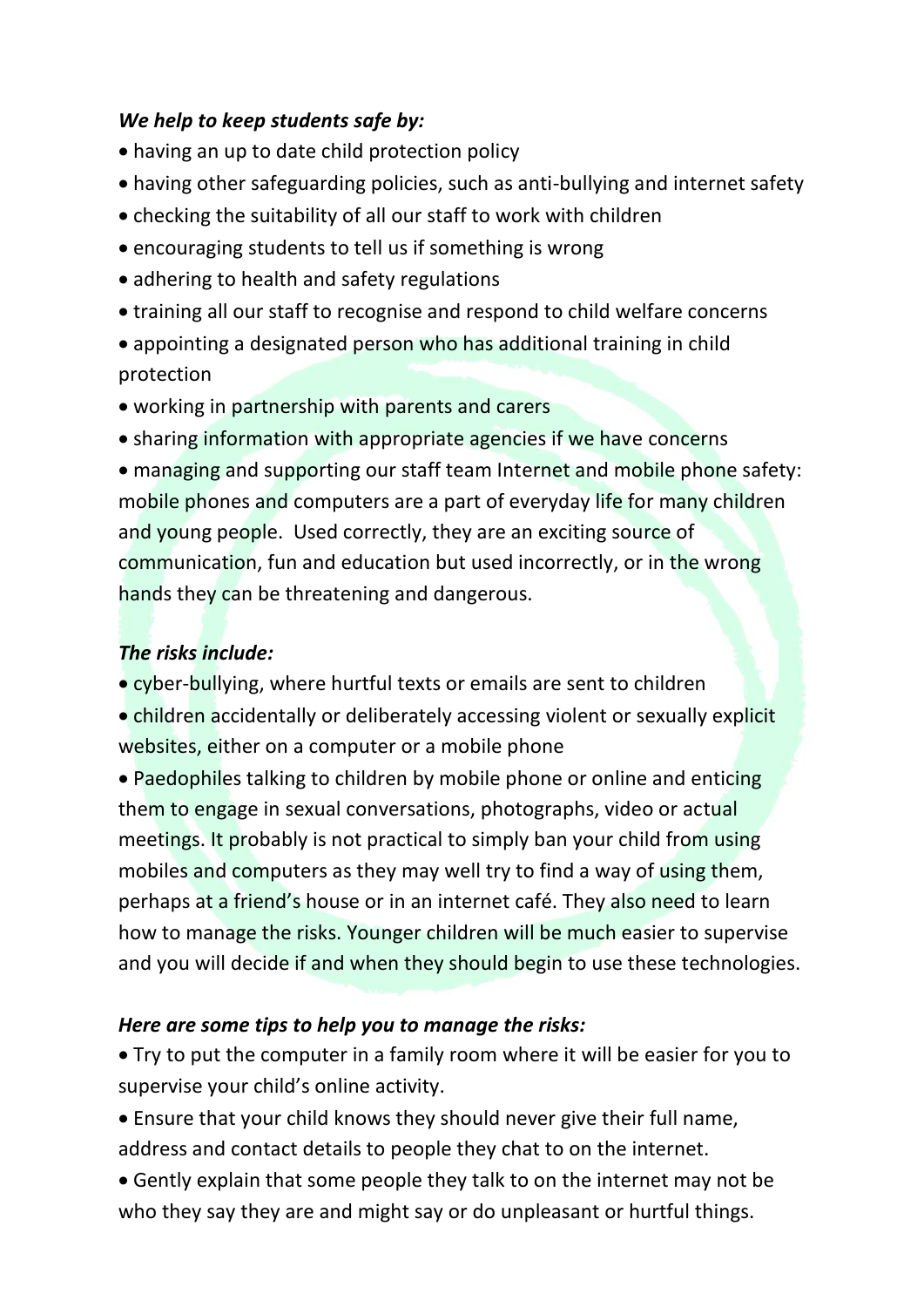Investigate whether the 'parental controls' available from some internet service providers will be helpful.

Consider installing software that can filter out inappropriate material.

 Talk to your child about their internet use. Ask them which sites they enjoy most, and why. Show you are interested, while understanding their need for some privacy.

 Impress on your child that they can talk to you if they are worried about something that has happened during their internet use.

 Make it very clear that your child must never arrange to meet someone they have chatted to online without your permission. Their new 'friend' might well be a local young person of similar age, but they might not.

For further advice and information visit: Internet Watch Foundation: www.iwf.org.uk Child Exploitation and Online Protection Centre: www.ceop.gov.uk Stop It Now[! www.stopitnow.org.uk](http://www.stopitnow.org.uk/)

#### *You may be alerted to question your child's online activity if they are:*

- spending more and more time on the internet
- being secretive reluctant to talk about their internet activity, closing the screen page when you are close by
- spending less time with the family, or giving up previous hobbies and interests
- losing interest in their schoolwork, regularly failing to complete homework
- starting to talk about 'new friends' that you have not met and who do not visit your home
- overly possessive of their mobile phone or computer perhaps overreacting if someone picks it up or asks to borrow it
- showing fear or discomfort when their phone rings, or quickly turning it off without answering
- Undergoing a change in personality that you cannot attribute to any obvious cause.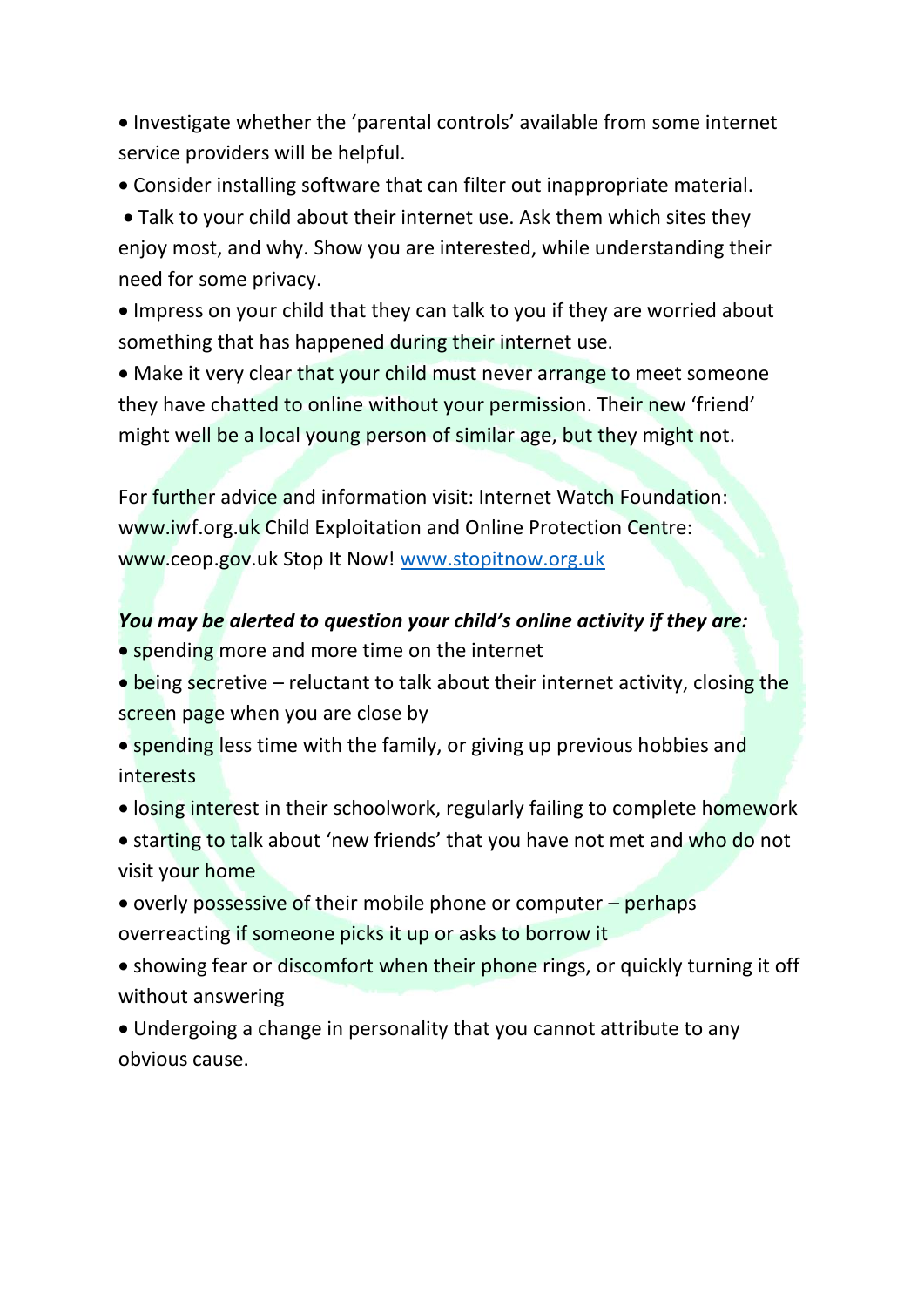Remember that none of these signs prove that your child is at risk in any way, but if you notice anything that confuses or worries you try talking things over with them. They may well tell you to stop fussing. They may be laid back. In any case, think about their demeanour and attitude as well as what they say. If you are still concerned contact one of the helping agencies listed in this booklet. Use of mobile phones in the Academy: Due to the risk mentioned above, the use of mobile phones by students is not permitted in the Academy unless directed by staff, whilst we appreciate that many parents like their child to have a phone for the journey to and from the Academy, they must be switched off during the school day (this includes break and lunch time). Any student found using a phone will have it confiscated. Ten tips for keeping your temper: Children and young people can be infuriating sometimes. They need to be taught the right way to behave and sometimes they test parents to the limit. The trouble is, if we lose our temper too often they may become frightened – or they may realise they have found just how to wind us up.

When you feel you are losing your temper or are ready to shout or lash out, try these tips to calm down. They may defuse the situation and give you time to consider how best to handle it:

- take some deep breaths
- $\bullet$  count to 10
- close your eyes for a moment, to decide what to say
- depending on the age of your child, tell them calmly but firmly to go to their room

• also, depending on the age of your child, leave the room and get some fresh air

- turn on some music nothing too loud
- sit down
- hug a pillow!
- if another adult is present, hand over to them
- phone a friend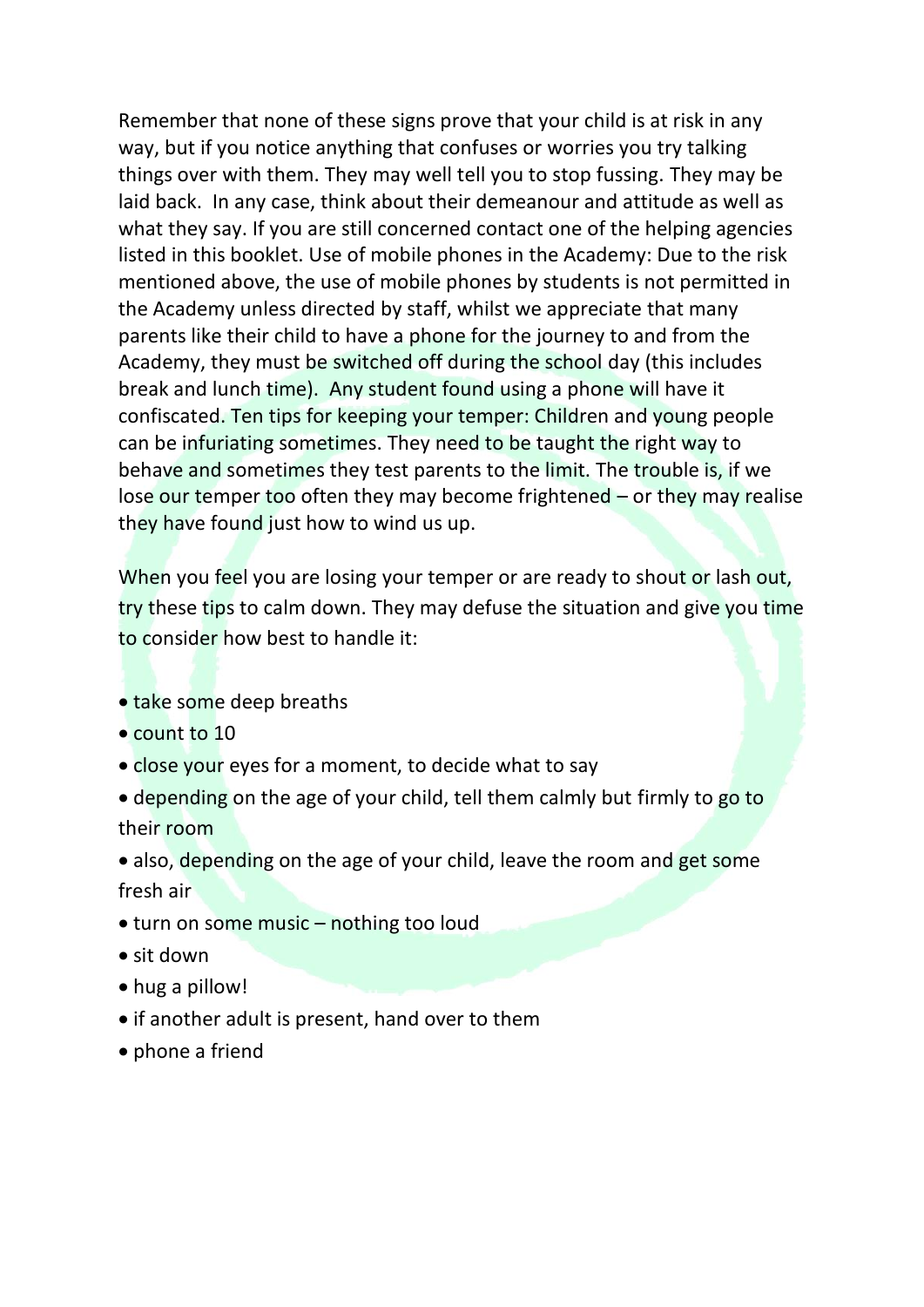#### *Child Abuse and What to Look For:*

No parent wants to think about the possibility of their child becoming a victim of abuse, and most children are never abused. Even so, it is important for parents to be aware of the possibility and to know that help is available if the unthinkable does happen. Although there is always a lot of media focus on 'stranger danger', the abduction of children is rare and the threat from strangers is quite small. You should still ensure that your child knows the rules about keeping safe when they are out alone. Most children know their abusers. They may be family members or friends of family, someone who works with the child or someone who lives in the community. There are four types of abuse: physical, emotional and sexual abuse, and neglect. There are many signs, or indicators that a child might be suffering abuse. There may be injuries, but it is more likely that you will notice some change in your child's behaviour. If you notice anything that concerns you, talk to your child to see if you can find out what is happening. Remember that, if your child is being harmed, she or he may be too frightened to tell you. If your child becomes distressed or you are not happy with the explanations, you could talk to an adult you trust or call a helpline or children's social care services. Our designated person at school will also try to help. Some signs to look for are:

- bruises or other injuries
- a change in behaviour from quiet to loud, or from happy-go-lucky to withdrawn
- pain or discomfort
- fear of a particular person, or a reluctance to be alone with them
- secrecy around a relationship with a particular person
- reluctance to discuss where they go, or who they are with
- sexual talk or knowledge beyond their years
- being watchful, or always on edge
- losing interest in their appearance, hobbies or family life
- alcohol or drug taking
- having money and refusing to say where it has come from
- wetting the bed
- becoming clingy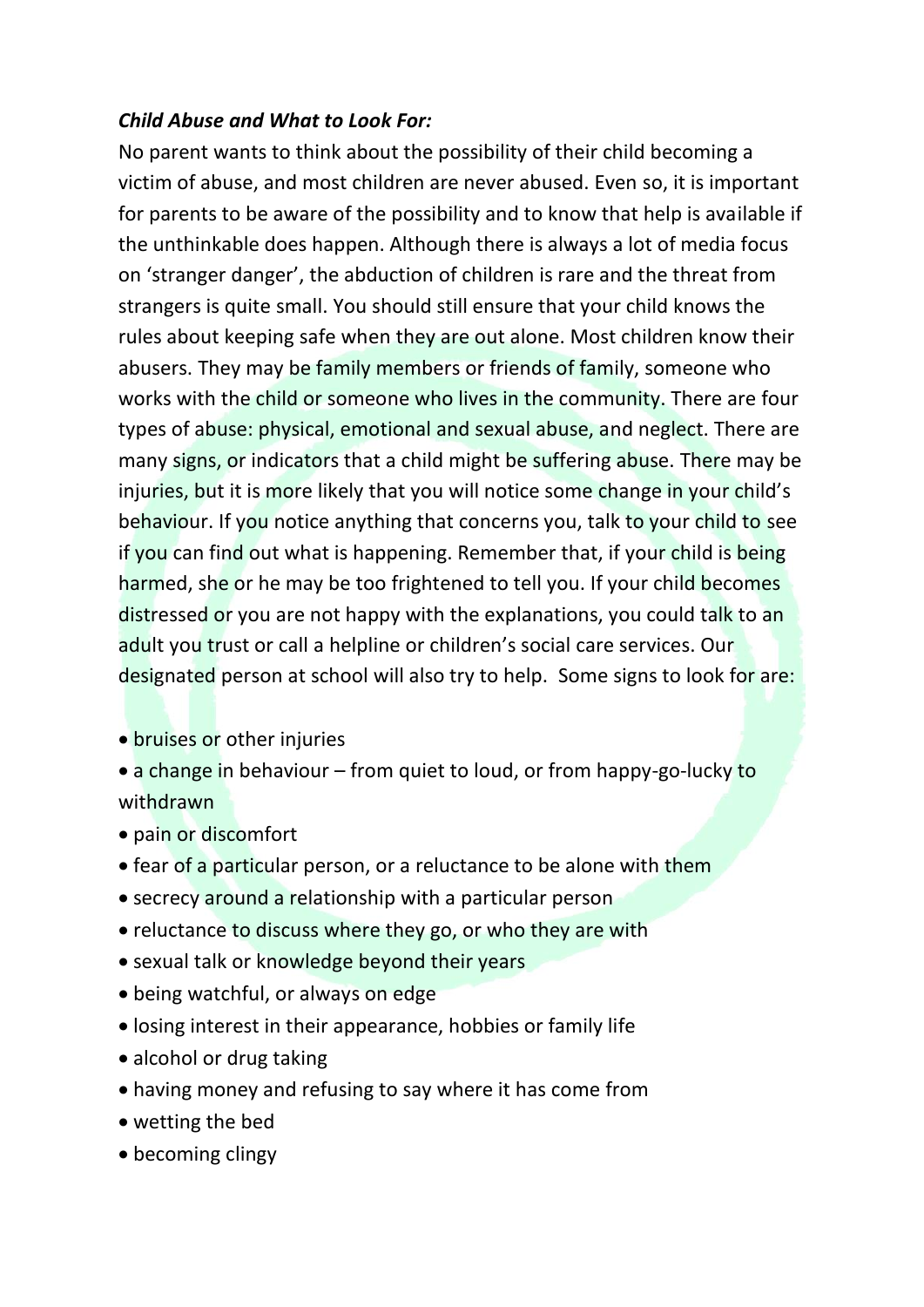### *If Your Child Is Being Bullied:*

We define bullying as behaviour that is deliberate, repeated more than once and is designed to be hurtful. Bullies tend to pick on children who they think are unable to defend themselves. Bullying is not only about hitting or fighting. It also includes name calling, threats, taking belongings, intimidating and making unkind or abusive remarks. Children may try to hide the fact they are being bullied because they are afraid or ashamed but you might notice some signs, for example your child might:

- change their behaviour
- come home with torn clothing
- 'lose' their dinner money, or ask for extra money
- try to avoid going to school
- complain regularly of headaches or stomach aches
- have unexplained cuts and bruises
- $\bullet$  truant.

We have anti-bullying procedures that help us to identify and deal with any case of bullying in school, but bullying does not only take place in school, it can also happen in the home or in the community. Bullying can be serious and cause a lot of distress. If your child tells you that they are being bullied in school, ask for their permission for you to tell us. They may not have told us themselves because they are afraid that the bully will find out and the bullying will get worse. Try to help them to understand that the bullying will not stop while it is kept secret. As soon as we know it is happening we will follow our anti-bullying procedures to try to stop it. It is also distressing to suspect that your child might be bullying other children. Our anti-bullying procedures include trying to support children who bully to change their behaviour, so please talk to us if you think your child needs some help.

## *What We Will Do If We Have A Concern About Your Child:*

If we are concerned that your child may be at risk of abuse or neglect we must follow the procedures in our child protection policy. You can look at the policy in school, or receive a copy to take home. Please just ask at Reception. The procedures have been written to protect all students. They comply with our statutory responsibilities and are designed to support